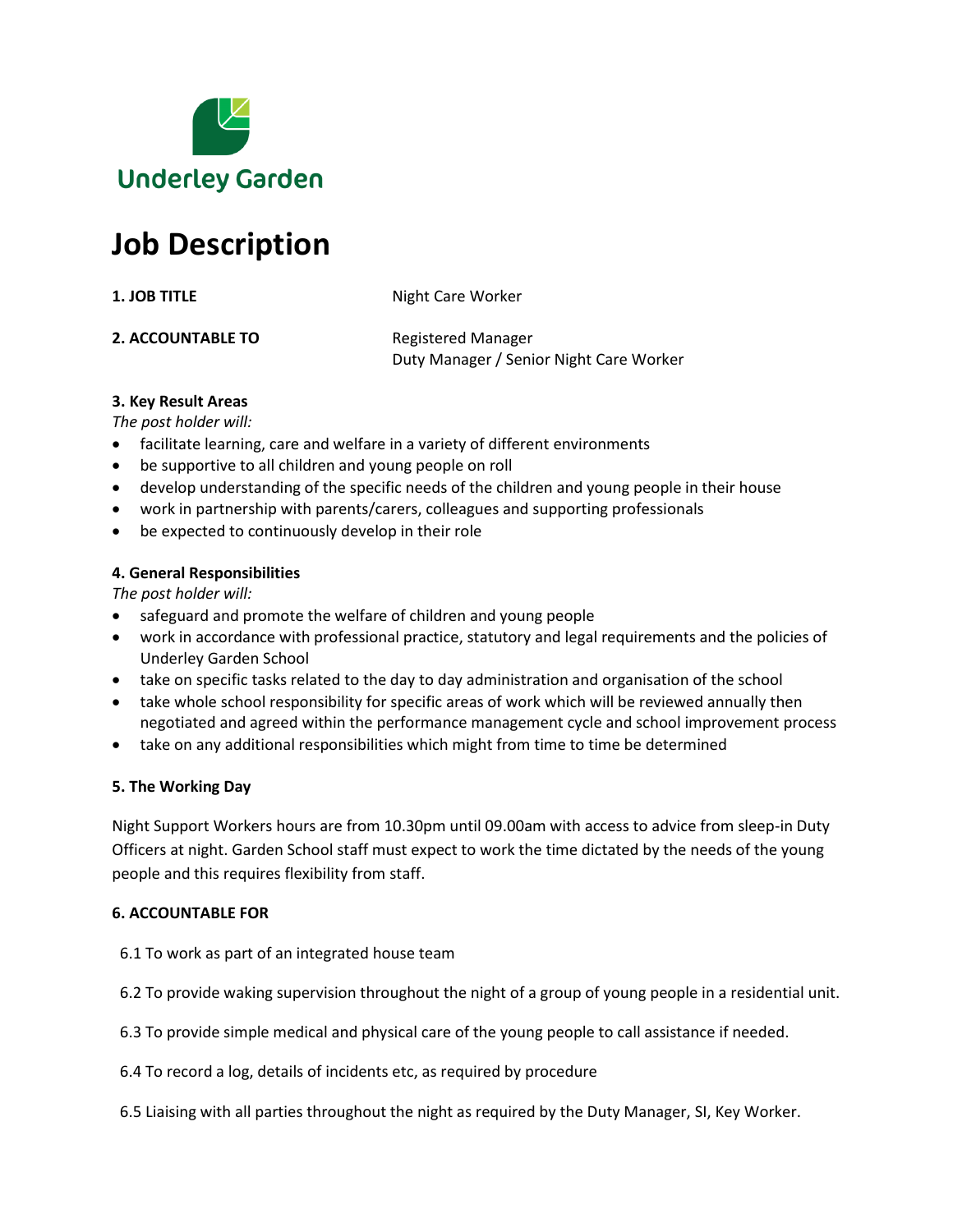6.6 Safeguard the welfare of all Young People and staff at all times

#### **7. COMMUNICATION**

The Night Support Worker must keep the House staff fully informed of all significant matters relating to CYP within his/her delegated authority, NCW must consult with the Duty Manager if these matters of concern are felt to be significant.

#### **8. RELATIONSHIPS**

In addition to the relationships determined by the structure of lines and accountability, close working relationships should be maintained with:-

- 8.1 Senior Staff and Duty Manager
- 8.2 Relevant medical and nursing practitioners
- 8.3 External bodies as required.
- 8.4 Keyworkers
- 8.5 Other Night Attendants
- 8.6 Learning Mentors

#### **9. KEY AREAS OF WORK**

- 9.1 The security of the house during the sleeping hours of the staff and young people.
- 9.2 To ensure, by a personal count, that the number of young people handed over by the Keyworkers is Correct at regular intervals throughout the length of the shift
- 9.3 To tour the house at frequent intervals if required or remain outside a young person's room consistently during the period of duty and to ensure that:
	- a) All windows and doors are secure where appropriate.
	- b) All young people are present, in their allocated places, and safe and well.
	- c) A written record is kept at all times of inspection tours and incidents occurring.
- 9.4 To be prepared to issue appropriate requests such as toiletries and bed linen to young people as required.
- 9.5 To be prepared to issue medication to young people as required and record in line with policy and procedures when and if appropriately trained.
- 9.6 To be aware that a Duty Manager is on call at all times and to be prepared to report all serious incidents which occur during the period, at any time, and take all necessary action as directed by the Duty Manager or in line with policy and procedures.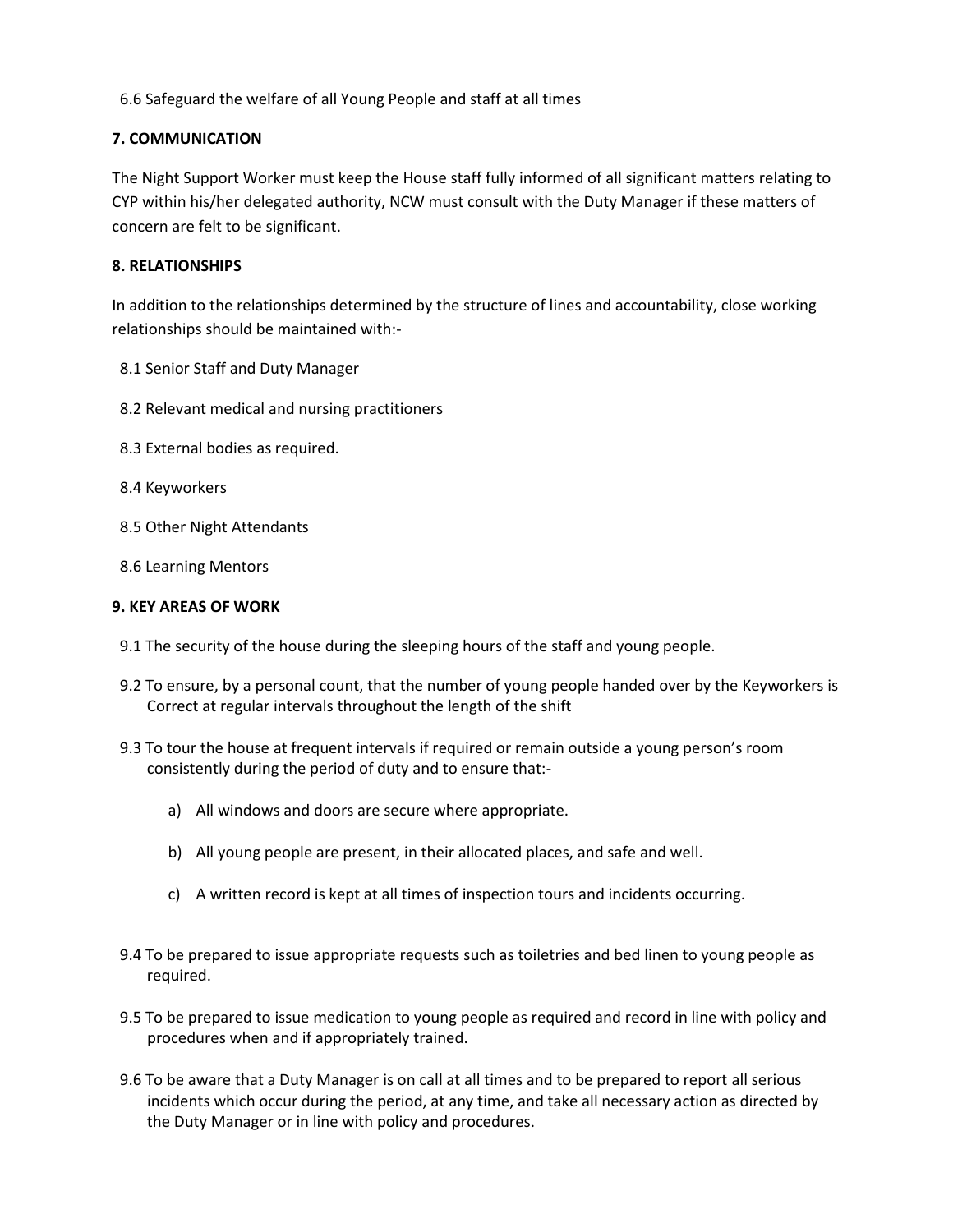- 9.7 To answer the internal telephone and record all messages.
- 9.8 In case of fire to sound the Fire Alarm, and assist in the evacuation of the building. To be on hand to give the correct number of young people, if required and the location of the fire.
- 9.9 To ensure that no unauthorized persons enter the building during the period of duty.
- 9.10 To hand the house and young people over personally to the day staff, with written hand over sheets.
- 9.11 To be prepared (in the event of staff being late, delayed or have reported sick) to remain at post until relieved, even though this would mean remaining on duty after normal finishing times by direction of the Duty Manager.
- 9.12 To be alert and observant with regards to the well being of the young people, and to possess and use practical nursing skills when the need arises.
- 9.12 a) Monitor significant and designated Medical Needs of Young People
- 9.13 To undertake light household duties throughout the night as required- directed by Keyworker.
- 9.14 To be prepared to specifically contribute to a young person's placement plan, where appropriate and as directed by the House Leader.
- 9.15 To be prepared to take responsibility for waking the sleep-in staff and giving early morning calls to young people as required.
- 9.16 To be prepared to make light snacks for young people on occasions, as appropriate.
- 9.17 To ensure breakfast preparations for young people are underway prior to calling sleep-in staff.
- 9.18 To undertake escort duties to hospital, police station etc, when required to do so.
- 9.19 To be prepared to deal with enquiries from within the local community regarding young people and to deal with these enquiries with courtesy and sensitivity.

#### **10. ADDITIONAL DUTIES**

It is the nature of the work of The Garden School that tasks and responsibilities are, in many circumstances, unpredictable and varied and will include weekend and evening work. All staff are, therefore, expected to work in a flexible way when the occasion arises, when tasks not specifically covered in their job description have to be undertaken. These additional duties will normally be cover unforeseen circumstances or changes in work and they will normally be compatible with the regular type of work. If the additional responsibility or task becomes a regular or frequent part of the member of staff's job , it will be included in the job description in consultation with the member of staff.

#### **11. CONFIDENTIALITY**